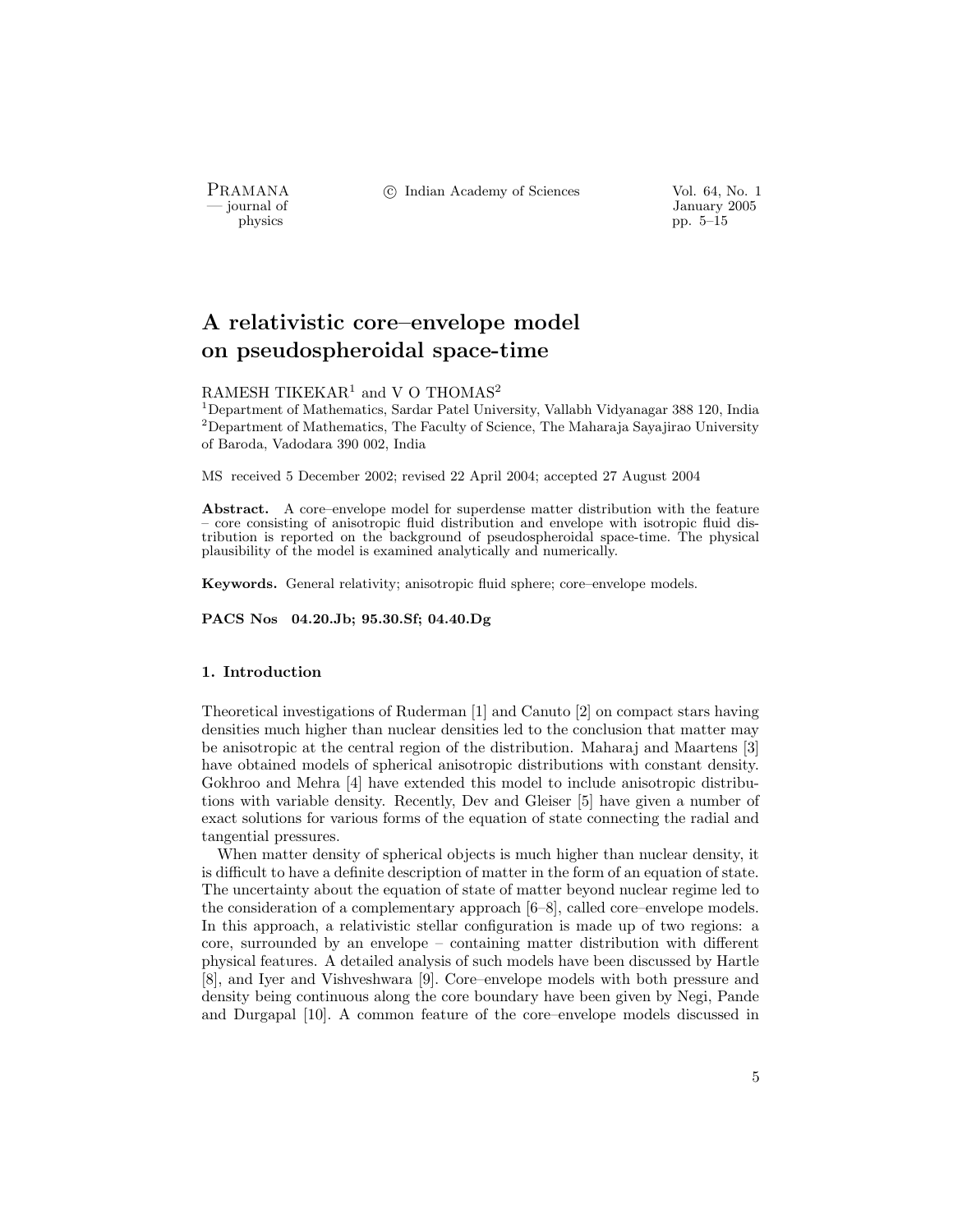literature is that their core and envelope regions contain distributions of perfect fluid in equilibrium. In this paper we have considered core–envelope models with the feature – core consisting of fluid distribution with anisotropic pressure and envelope consisting of fluid with isotropic pressure.

## 2. Space-time metric and field equations

We begin with a static spherically symmetric distribution of matter in equilibrium with space-time metric given by

$$
ds^{2} = -\frac{1 + K\frac{r^{2}}{R^{2}}}{1 + \frac{r^{2}}{R^{2}}}dr^{2} - r^{2}d\theta^{2} - r^{2}\sin^{2}\theta d\phi^{2} + e^{\nu(r)}dt^{2},
$$
\n(1)

where  $K$  and  $R$  are geometric parameters.

The  $t = constant$  sections of this space-time have the geometry of a 3pseudospheroid with Cartesian equation:

$$
\frac{w^2}{b^2} - \frac{x^2 + y^2 + z^2}{R^2} = 1,\tag{2}
$$

immersed in a four-dimensional Euclidean space with metric:

$$
d\sigma^2 = dx^2 + dy^2 + dz^2 + dw^2.
$$
 (3)

The geometric parameters  $K, R$  and  $b$  are related by

$$
K = 1 + \frac{b^2}{R^2} > 1.
$$
\n<sup>(4)</sup>

This can be easily seen by introducing transformations:

$$
x = r\sin\theta\cos\phi, \quad y = r\sin\theta\sin\phi, \quad z = r\cos\theta, \quad w = b\sqrt{1 + \frac{r^2}{R^2}}.
$$
 (5)

The space-time metric (1) is regular everywhere as  $K > 1$ . When  $K = 1$ , the three space of metric (1) is flat, and when  $K = 0$  it degenerates into open hyperboloid. It has been found that the space-time metric (1) is suitable to describe spherical distributions of superdense matter in equilibrium which are stable under radial pulsations [11].

The Einstein's field equation is

$$
\mathbf{R}_{ij} - \frac{1}{2} \mathbf{R} g_{ij} = -\frac{8\pi G}{c^2} T_{ij},\tag{6}
$$

where  $g_{ij}$ ,  $\mathbf{R}_{ij}$  and  $\mathbf{R}$  are the metric tensor, Ricci tensor and scalar curvature respectively; and  $T_{ij}$  is the energy–momentum tensor. Following [3], the energy– momentum tensor is given by

$$
T_{ij} = \left(\rho + \frac{p}{c^2}\right)u_iu_j - \left(\frac{p}{c^2}\right)g_{ij} + \pi_{ij}, \quad u_iu^i = 1,\tag{7}
$$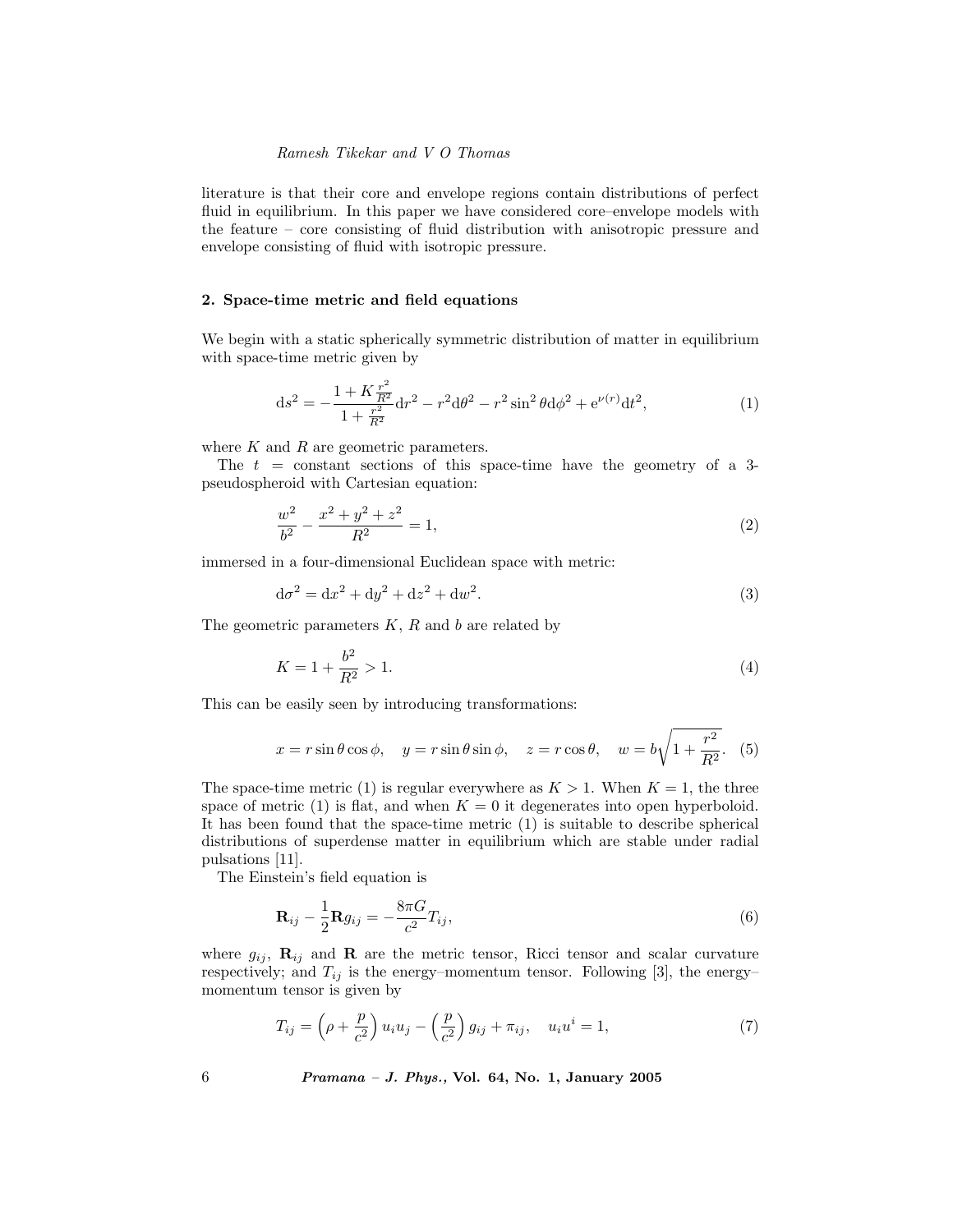where  $\rho$ ,  $p$  and  $u_i$  respectively denote matter density, isotropic pressure, and unit four-velocity vector. The anisotropic stress tensor is given by

$$
\pi_{ij} = \sqrt{3} \left( \frac{S}{c^2} \right) \left[ c_i c_j - \frac{1}{3} \left( u_i u_j - g_{ij} \right) \right]. \tag{8}
$$

For radially symmetric anisotropic fluid distribution of matter,  $S = S(r)$  denotes the magnitude of the anisotropic stress tensor and

$$
c^i = \left(-e^{-\lambda/2}, 0, 0, 0\right) \tag{9}
$$

is a space-like radial vector. For equilibrium models

$$
u = \left(0, 0, 0, e^{\nu/2}\right). \tag{10}
$$

The energy–momentum tensor (7) has non-vanishing components

$$
T_1^1 = -\frac{1}{c^2} \left( p + \frac{2S}{\sqrt{3}} \right), \quad T_2^2 = T_3^3 = -\frac{1}{c^2} \left( p - \frac{S}{\sqrt{3}} \right), \quad T_4^4 = \rho. \tag{11}
$$

The pressure along the radial direction

$$
p_{\rm r} = p + \frac{2S}{\sqrt{3}}\tag{12}
$$

will be different from the pressure along the tangential direction

$$
p_{\perp} = p - \frac{S}{\sqrt{3}}.\tag{13}
$$

The magnitude of anisotropic stress tensor is given by

$$
S = \frac{p_{\rm r} - p_{\perp}}{\sqrt{3}}.\tag{14}
$$

The field equation corresponding to metric (1) is given by a set of three equations:

$$
\frac{8\pi G}{c^4} \left( p + \frac{2S}{\sqrt{3}} \right) = \left[ \left( 1 + \frac{r^2}{R^2} \right) \frac{\nu'}{2} - \frac{K-1}{R^2} \right] \left( 1 + K \frac{r^2}{R^2} \right)^{-1},\tag{15}
$$

$$
\frac{8\pi G}{c^4}S = -\left(\frac{\nu''}{2} + \frac{\nu'^2}{4} - \frac{\nu'}{2r}\right)\left(1 + \frac{r^2}{R^2}\right)\left(1 + K\frac{r^2}{R^2}\right)^{-1} + \frac{(K-1)r}{R^2}
$$

$$
\times \left(\frac{\nu'}{2} + \frac{1}{r}\right)\left(1 + K\frac{r^2}{R^2}\right)^{-2} - \frac{(K-1)}{R^2}\left(1 + K\frac{r^2}{R^2}\right)^{-1}, \quad (16)
$$

$$
\frac{8\pi G}{c^2}\rho = \frac{3(K-1)}{R^2}\left(1 + \frac{K}{3}\frac{r^2}{R^2}\right)\left(1 + K\frac{r^2}{R^2}\right)^{-2}.\tag{17}
$$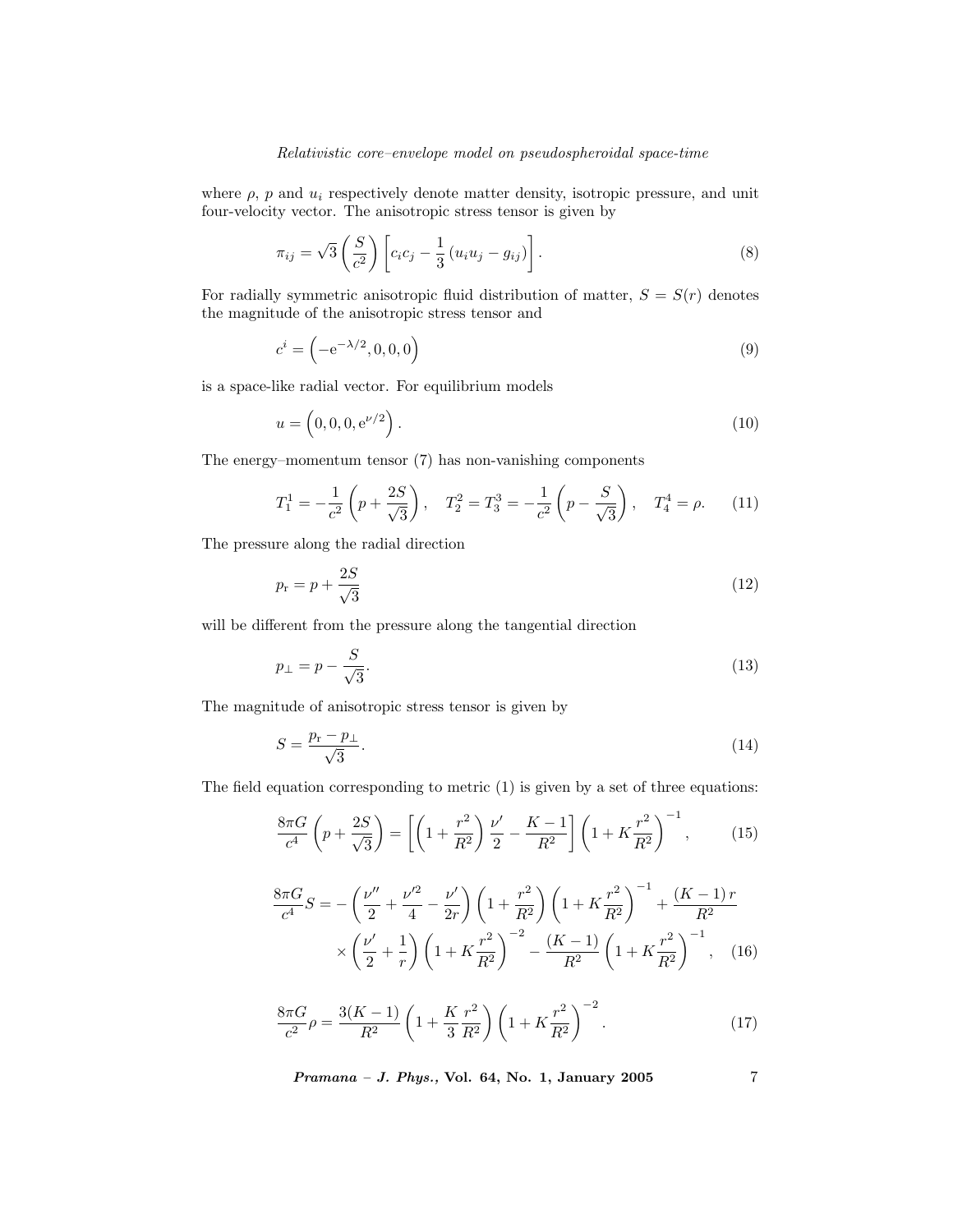Thus the ansatz of assigning pseudospheroidal geometry to the physical space of interior space-time of relativistic fluid distribution comprising of core–envelope regions of matter in equilibrium provides the density profile (17) which is positive throughout the regions. Further, since

$$
\frac{1}{c^2}\frac{d\rho}{dr} = -\frac{5K(5K-1)}{4\pi GR^4} \left(1 + \frac{K}{5}\frac{r^2}{R^2}\right) \left(1 + K\frac{r^2}{R^2}\right)^{-3} < 0,\tag{18}
$$

the matter density is decreasing radially outward.

We consider a star with anisotropic core having radial pressure  $p_r$  and transverse pressure  $p_{\perp}$ . At the core boundary  $r = b$ , the two pressures coincide and the envelope contains isotropic fluid distribution. The radial pressure decreases in the enveloping region and it becomes zero at the surface, say  $r = a$ , where a is the radius of the star under consideration.

We consider the core up to radius  $r = b$ , throughout which  $S(r) \neq 0$ . The radius of the star is taken as a and we divide it into two parts:

- (i)  $0 \le r \le b$  as the core of the star described by an anisotropic fluid distribution.
- (ii)  $b \leq r \leq a$  as the outer envelope of the core which can be described by an isotropic fluid distribution.

#### 3. The core of the star

The core of the star model is characterized by the anisotropic distribution of matter. Therefore throughout the core region  $0 \leq r \leq b$ , the radial pressure  $p_r$  is different from the tangential pressure  $p_{\perp}$  and hence  $S(r) \neq 0$ . To obtain a solution for (16), we introduce new variables z and  $\psi$  defined by

$$
z = \sqrt{1 + \frac{r^2}{R^2}}, \quad \psi = \frac{e^{\nu/2}}{(1 - K + Kz^2)^{1/4}}
$$
(19)

in terms of which eq. (16) assumes the form

$$
\frac{d^2\psi}{dz^2} + \left[ \frac{2K\left(2K - 1\right)\left(1 - K + Kz^2\right) - 5K^2z^2}{4\left(1 - K + Kz^2\right)^2} + \frac{8\sqrt{3}\pi GR^2S\left(1 - K + Kz^2\right)}{c^4\left(z^2 - 1\right)} \right] \psi = 0.
$$
\n(20)

Since the nature of the anisotropy parameter  $S$  is not known precisely in superdense matter distribution it is not possible to solve eq. (20). So we have the freedom to make *ad hoc* assumptions on  $S$  which facilitate integration of  $(20)$  without sacrificing simplicity and regularity of  $S$  throughout its region of validity.

We prescribe the anisotropy parameter as

$$
S = -\frac{c^4 \left(z^2 - 1\right) \left[2K \left(2K - 1\right) \left(1 - K + K z^2\right) - 5K^2 z^2\right]}{32\pi G \sqrt{3} R^2 \left(1 - K + K z^2\right)^3}.
$$
 (21)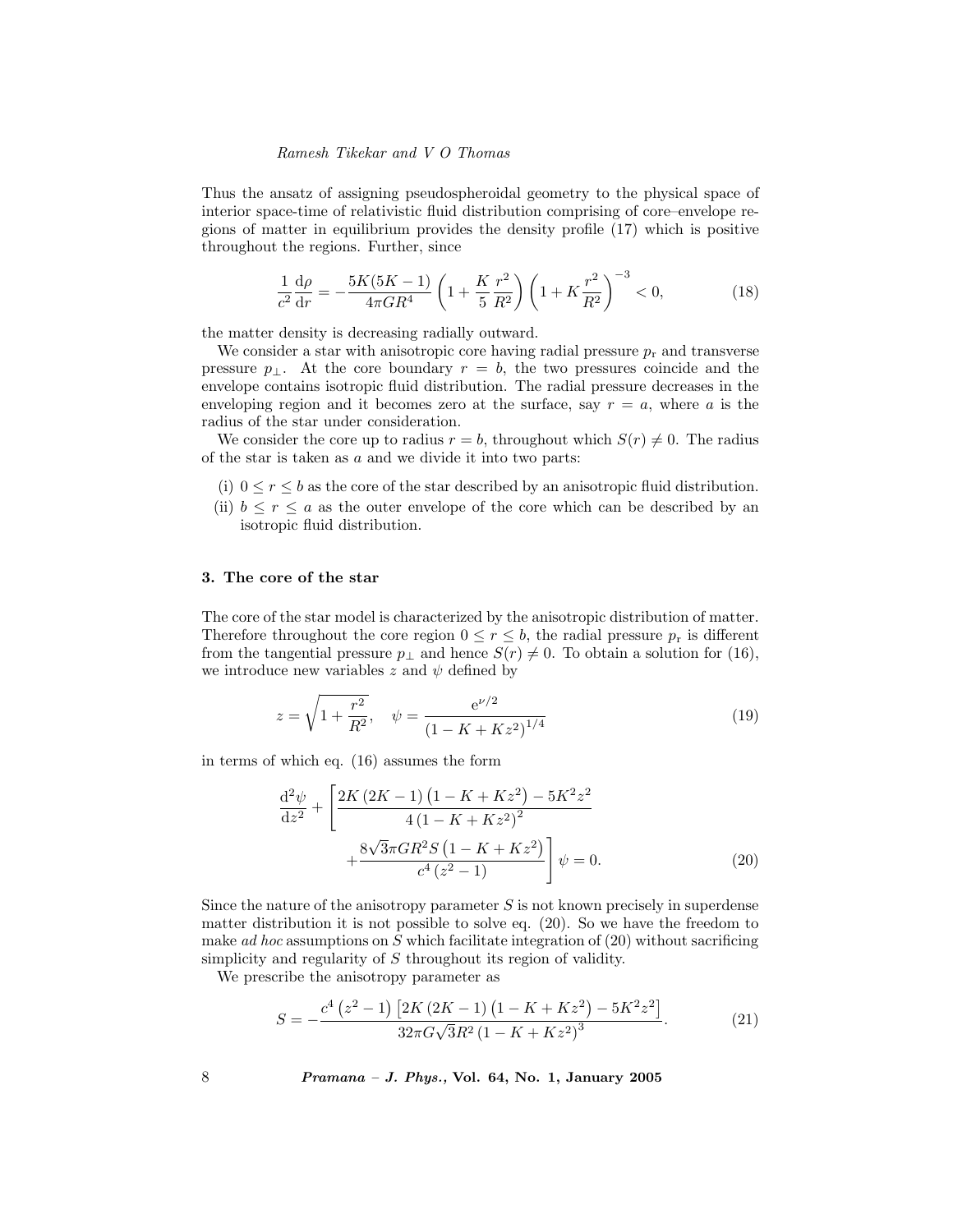We note from eq. (21) that S vanishes for  $z = 1$  and hence regular at the origin. It also vanishes at

$$
z = \sqrt{\frac{(K-1)(2K-1)}{2K(K-1.75)}}.\t(22)
$$

In fact, this property of S facilitates the construction of core–envelope models with anisotropic core and isotropic envelope.

The prescription of S that is given by (21) reduces the coefficient of  $\psi$  in (20) to zero and the resulting equation admits the general solution

$$
\psi = Cz + D,\tag{23a}
$$

where  $C$  and  $D$  are constants of integration, leading to the simple solution

$$
e^{\nu/2} = \left(1 + K\frac{r^2}{R^2}\right)^{1/4} \left(C\sqrt{1 + \frac{r^2}{R^2}} + D\right).
$$
 (23b)

The space-time metric of the core region  $0 \le r \le b$  is explicitly written as

$$
ds^{2} = -\frac{1 + K\frac{r^{2}}{R^{2}}}{1 + \frac{r^{2}}{R^{2}}}dr^{2} - r^{2}d\theta^{2} - r^{2}\sin^{2}\theta d\phi^{2}
$$

$$
+ \sqrt{1 + K\frac{r^{2}}{R^{2}}} \left(C\sqrt{1 + \frac{r^{2}}{R^{2}} + D}\right)^{2} dt^{2}.
$$
(24)

The radial pressure  $p_r$  and anisotropy parameter  $S(r)$  are now given by

$$
C\sqrt{1 + \frac{r^2}{R^2}} \left[3 + 2K\left(\frac{r^2}{R^2}\right) + K\left(2 - K\right)\frac{r^2}{R^2}\right] + D\left[1 + K\left(2 - K\right)\frac{r^2}{R^2}\right] + D\left[1 + K\left(2 - K\right)\frac{r^2}{R^2}\right],\tag{25}
$$
\n
$$
R^2\left(1 + K\frac{r^2}{R^2}\right)^2 \left(C\sqrt{1 + \frac{r^2}{R^2}} + D\right),
$$

$$
\frac{8\pi G}{c^4}\sqrt{3}S = -\frac{\left(\frac{r^2}{R^2}\right)\left[2K\left(2K-1\right)\left(1+K\frac{r^2}{R^2}\right)-5K^2\left(1+\frac{r^2}{R^2}\right)\right]}{4R^2\left(1+K\frac{r^2}{R^2}\right)^3}.
$$
 (26)

If we take  $K = 2$ , the matter density  $\rho$ , radial pressure  $p_r$  and the anisotropy parameter  $S(r)$  take the simple form

$$
\frac{8\pi G}{c^2} \rho = \frac{\left(3 + 2\frac{r^2}{R^2}\right)}{R^2 \left(1 + 2\frac{r^2}{R^2}\right)^2},\tag{27}
$$

$$
\frac{8\pi G}{c^4}p_r = \frac{C\sqrt{1 + \frac{r^2}{R^2}} \left(3 + 4\frac{r^2}{R^2}\right) + D}{R^2 \left(1 + 2\frac{r^2}{R^2}\right)^2 \left(C\sqrt{1 + \frac{r^2}{R^2}} + D\right)},\tag{28}
$$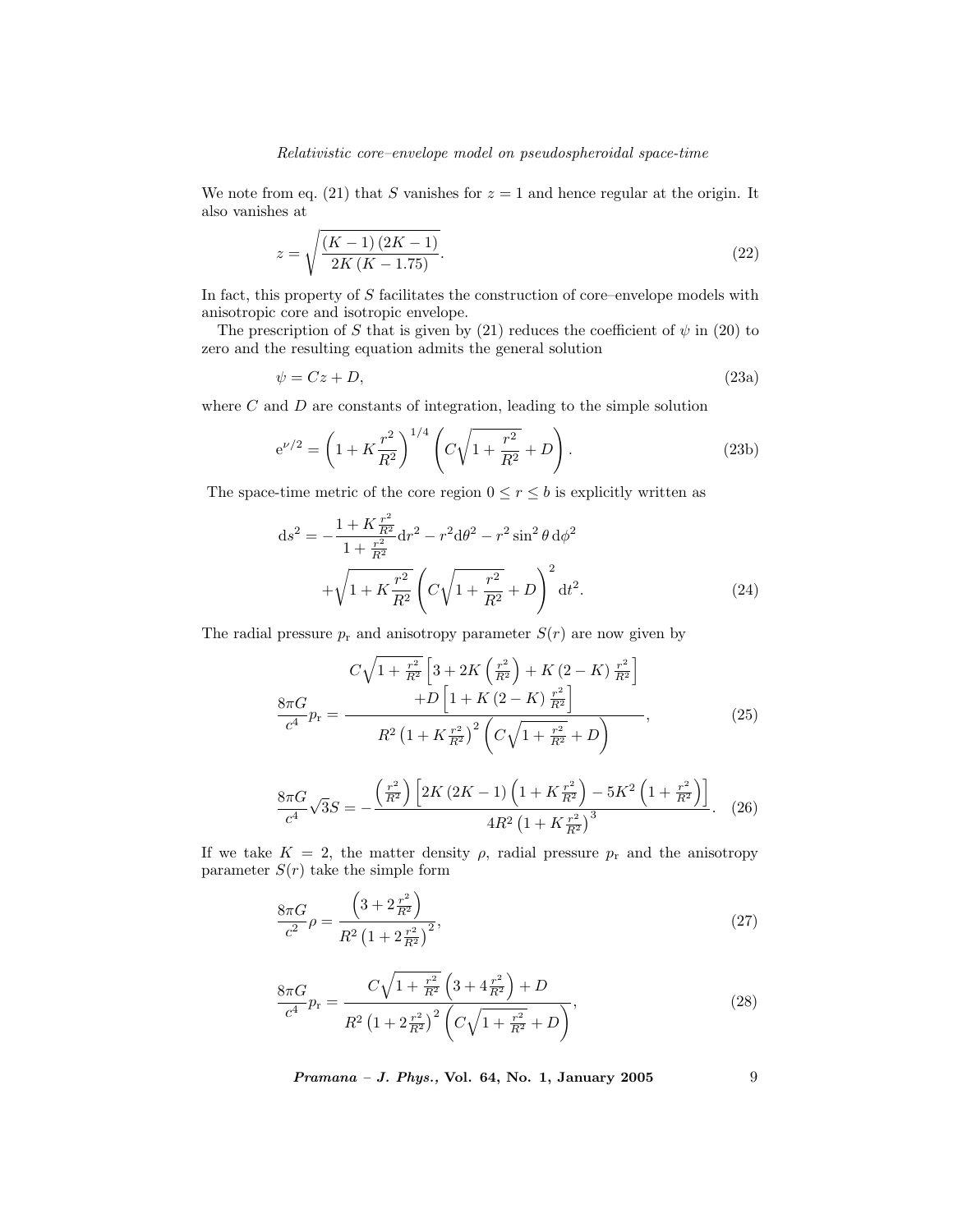$$
\frac{8\pi\sqrt{3}G}{c^4}S = \frac{\left(\frac{r^2}{R^2}\right)\left(2 - \frac{r^2}{R^2}\right)}{R^2\left(1 + 2\frac{r^2}{R^2}\right)^3}.
$$
\n(29)

The anisotropic parameter given by (29) has the following desired features:

- (i)  $S(r)$  vanishes at the centre, ensuring the regularity of the distribution.
- (ii)  $S(r)$  increases with r in the neighbourhood of the centre, reaches a maximum value, and subsequently decreases as  $r$  increases.
- (iii) The form of  $S(r)$  is suitable to describe anisotropic matter distribution in the core region for which both radial and tangential pressures become equal at a suitably chosen core boundary  $r = b = \sqrt{2}R$ , where  $S(r)$  vanishes.

#### 4. The envelope of the star

The envelope of the star model is characterized by the isotropic distribution of matter. Hence throughout the enveloping region  $b \leq r \leq a$ , the radial pressure  $p_r$ equals the tangential pressure  $p_{\perp}$  and hence  $S(r) = 0$  in this region. Then eq. (16) reduces to

$$
-\left(\frac{\nu''}{2} + \frac{\nu'^2}{4} - \frac{\nu'}{2r}\right)\left(1 + \frac{r^2}{R^2}\right)\left(1 + K\frac{r^2}{R^2}\right) + \frac{(K-1)r}{R^2}\left(\frac{\nu'}{2} + \frac{1}{r}\right) - \frac{(K-1)}{R^2}\left(1 + K\frac{r^2}{R^2}\right) = 0.
$$
\n(30)

If we choose variables  $z$  and  $F$  defined by

$$
z = \sqrt{1 + \frac{r^2}{R^2}}, \quad F = e^{\nu/2}, \tag{31}
$$

eq. (30) takes the form

$$
(1 - K + Kz2)\frac{d2F}{dz2} - Kz\frac{dF}{dz} + K(K - 1)F = 0.
$$
 (32)

Equation  $(32)$  admits closed form solution for all values of K. In particular, when  $K = 2$ , it takes the form

$$
F = e^{\nu/2} = A\sqrt{1 + \frac{r^2}{R^2}} + B\left[\sqrt{1 + \frac{r^2}{R^2}}L(r) - \frac{1}{\sqrt{2}}\sqrt{1 + 2\frac{r^2}{R^2}}\right],\qquad(33)
$$

where  $A$  and  $B$  are constants of integration and

$$
L(r) = \sqrt{1 + \frac{r^2}{R^2}} \ln\left(\sqrt{2}\sqrt{1 + \frac{r^2}{R^2}} + \sqrt{1 + 2\frac{r^2}{R^2}}\right).
$$
 (34)

The space-time metric of the enveloping region  $b \leq r \leq a$  is explicitly given by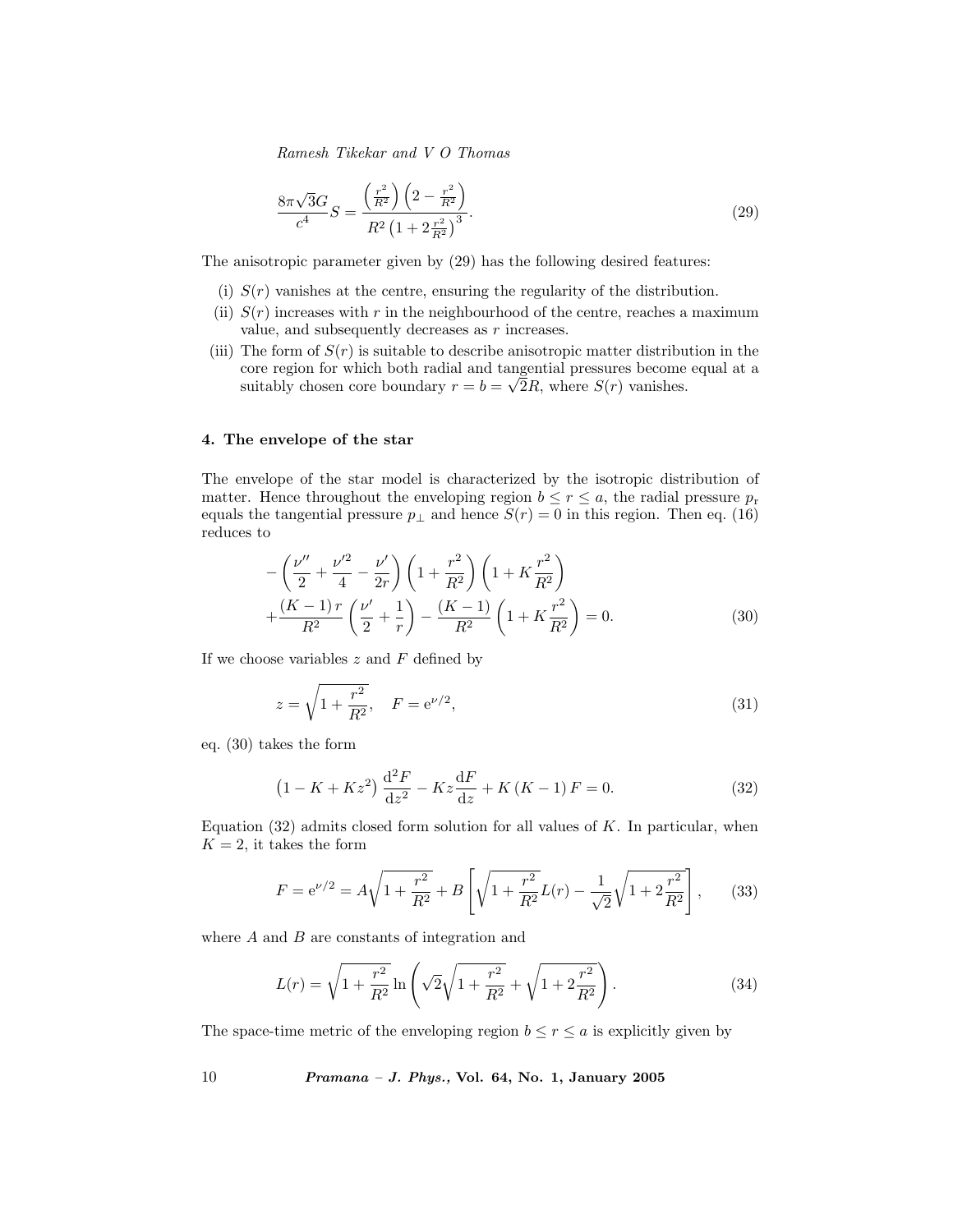$$
ds^{2} = -\frac{1 + 2\frac{r^{2}}{R^{2}}}{1 + \frac{r^{2}}{R^{2}}} dr^{2} - r^{2} d\theta^{2} - r^{2} \sin^{2} \theta d\phi^{2}
$$
  
+ 
$$
\left\{ A\sqrt{1 + \frac{r^{2}}{R^{2}}} + B\left[\sqrt{1 + \frac{r^{2}}{R^{2}}} L(r) - \frac{1}{\sqrt{2}}\sqrt{1 + 2\frac{r^{2}}{R^{2}}}\right]\right\}^{2} dt^{2}.
$$
\n(35)

The density and isotropic pressure of the distribution are given by

$$
\frac{8\pi G}{c^2}\rho = \frac{3 + 2\frac{r^2}{R^2}}{R^2 \left(1 + 2\frac{r^2}{R^2}\right)^2},\tag{36}
$$

$$
\frac{8\pi G}{c^4}p = \frac{A\sqrt{1 + \frac{r^2}{R^2}} + B\left[\sqrt{1 + \frac{r^2}{R^2}}L(r) + \frac{1}{\sqrt{2}}\sqrt{1 + 2\frac{r^2}{R^2}}\right]}{R^2\left(1 + 2\frac{r^2}{R^2}\right)\left\{A\sqrt{1 + \frac{r^2}{R^2}} + B\left[\sqrt{1 + \frac{r^2}{R^2}}L(r) - \frac{1}{\sqrt{2}}\sqrt{1 + 2\frac{r^2}{R^2}}\right]\right\}}.
$$
(37)

The constants  $\hat{A}$  and  $\hat{B}$  appearing in (35) and (37) are to be determined by matching (35) with the Schwarzchild exterior metric

$$
ds^{2} = -\left(1 - \frac{2m}{r}\right)^{-1} dr^{2} - r^{2} d\theta^{2} - r^{2} \sin^{2} \theta d\phi^{2} + \left(1 - \frac{2m}{r}\right) dt^{2} (38)
$$

across the boundary  $r = a$  of the star, where  $p(r) = 0$ . The constants A and B have expressions:

$$
A = \frac{\sqrt{1 + \frac{a^2}{R^2}}L(a) + \frac{1}{\sqrt{2}}\sqrt{1 + 2\frac{a^2}{R^2}}}{\sqrt{2}\sqrt{1 + 2\frac{a^2}{R^2}}},
$$
\n(39)

$$
B = -\frac{\sqrt{1 + \frac{a^2}{R^2}}}{\sqrt{2}\sqrt{1 + 2\frac{a^2}{R^2}}}.
$$
\n(40)

Though we can obtain core–envelope models for any value of  $K$ , we have considered the particular case  $K = 2$  for two reasons. Firstly, we found in §3 that a simple form for  $p_r$  is possible for  $K = 2$ . Secondly, the isotropic fluid distribution with space-time metric (35) has been studied extensively by Tikekar and Thomas [11] and found that such space-times are suitable to represent superdense spherical distributions of matter stable under radial pulsations.

# 5. Physical plausibility

The core–envelope model obtained for  $K = 2$  is a physically viable model if it complies with the following requirements in the core and enveloping regions.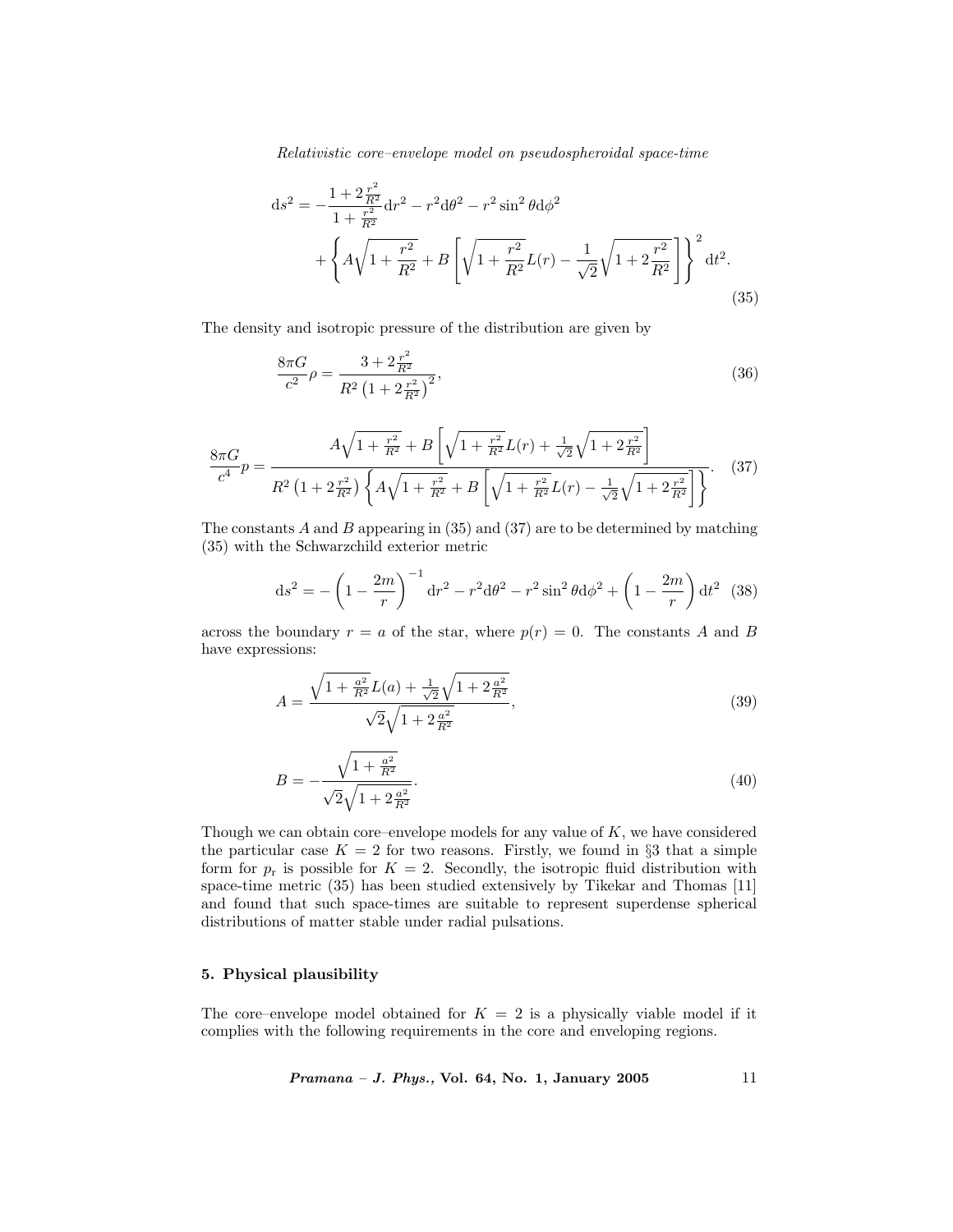(i)  $\rho > 0$ ,  $\frac{d\rho}{dr} < 0$  for  $0 \le r \le a$ , (ii)  $p_r > 0, p_{\perp} > 0, \frac{dp_r}{dr} < 0$  for  $0 \le r \le b$ , (iii)  $\rho - p_{\rm r} - 2p_{\perp} \ge 0$  for  $0 \le r \le b$ , (iv)  $\frac{1}{c^2} \frac{dp_r}{dp} < 1$ ,  $\frac{1}{c^2} \frac{dp_\perp}{dp} < 1$  for  $0 \le r \le b$ , (v)  $p > 0$ ,  $\frac{1}{c^2} \frac{dp}{dp} < 1$  and  $\rho - 3p > 0$  for  $b \le r \le a$ .

The expressions (27) and (18) clearly indicate the fulfillment of (i). The perfect fluid in the enveloping region is chosen to comply with the demands of  $(v)$  [11].

We expect the fulfillment of the following conditions at the boundary  $r = b$ separating the core from the enveloping region.

- (a) The space-time metric in the core region should smoothly match with the space-time metric in the enveloping region.
- (b) The anisotropy parameter S should vanish and the anisotropic pressure of the fluid in the core region should continuously join with the pressure in the enveloping region.

The vanishing of anisotropy parameter  $S(r)$  at  $r = b$  determines the radius of the core  $b = \sqrt{2}R$  from eq. (29).

The conditions (a) and (b) determine the arbitrary constants  $C$  and  $D$  as

$$
C = 5^{-(5/4)} \left\{ 2A + \left[ 2 \ln \left( \sqrt{5} + \sqrt{6} \right) + \sqrt{7.5} \right] B \right\},\tag{41}
$$

$$
D = 5^{-(5/4)} \left\{ 3\sqrt{3}A + \left[ 3\sqrt{3}\ln\left(\sqrt{5} + \sqrt{6}\right) - 8\sqrt{2.5} \right] B \right\},\tag{42}
$$

where A and B are given by  $(39)$  and  $(40)$ , respectively.

Substituting for  $C$  and  $D$  in  $(28)$ , we get

$$
\frac{8\pi G}{c^4}p_r = \frac{(2A + 5.827B) z (4z^2 - 1) + (5.196A - 4.624B)}{R^2 (2z^2 - 1)^2 [(2A + 5.827B) z + (5.196A - 4.624B)]}.
$$
 (43)

Examining the positivity of radial pressure  $p_r$ , tangential pressure  $p_{\perp}$  (=  $p_r - \sqrt{3}S$ ), energy condition and causality requirements in general, it is highly tedious due to the complexity of the expressions involved. However we have examined the above requirements numerically for certain specific models of this class.

## 6. Discussion

The scheme given by Tikekar [12], for estimating the mass and size of the fluid spheres on the background of spheroidal space-times can be used to determine the mass and size of the fluid distribution consisting of core and envelope.

Following this scheme we choose  $\rho(a) = 2 \times 10^{14}$  g cm<sup>-3</sup> as the density of matter at the boundary  $r = a$  of the configuration and introduce a density variation parameter  $\lambda$  given by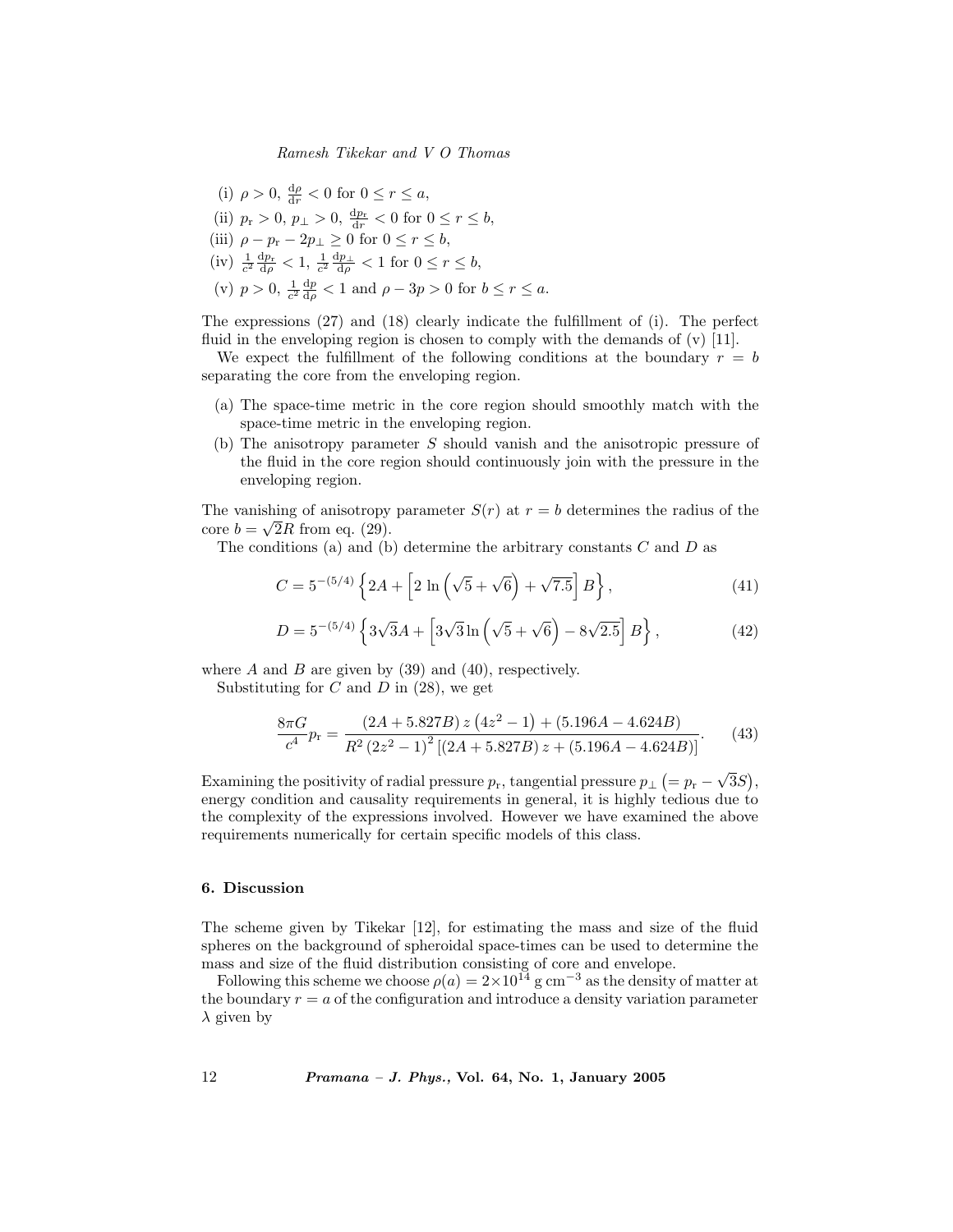

**Figure 1.** The graphs of  $\bar{\rho} = \kappa \rho$ ,  $\bar{p}_r = (\kappa/c^2)p_r$  and  $\bar{p}_\perp = (\kappa/c^2)p_\perp$  in the core region,  $1 \le z \le \sqrt{3}$ , against  $z = \sqrt{1 + (r^2/R^2)}$ , where  $\kappa = 8\pi G/c^2$ . These graphs are denoted by 1, 2 and 3 respectively.

$$
\lambda = \frac{\rho(a)}{\rho(0)} = \frac{1 + \frac{2}{3}\frac{a^2}{R^2}}{\left(1 + 2\frac{a^2}{R^2}\right)^2}.
$$
\n(44)

Since  $\rho$  is a decreasing function of  $r, \lambda < 1$ . Equation (44) determines the value of  $a^2/R^2$  in terms of  $\lambda$  by the equation

$$
\frac{a^2}{R^2} = \frac{1 - 6\lambda + \sqrt{24\lambda + 1}}{12\lambda}.\tag{45}
$$

Equation (27) implies that the matter density at the centre is explicitly related with the curvature parameter  $R$  as

$$
8\pi\rho(0) = 8\pi \frac{\rho(a)}{\lambda} = \frac{3}{R^2}.
$$
\n(46)

Equation (46) determines R in terms of  $ρ(a)$  and  $λ$ . The size of the configuration can be obtained from (45) in terms of surface density  $\rho(a)$  and density variation parameter  $\lambda$ .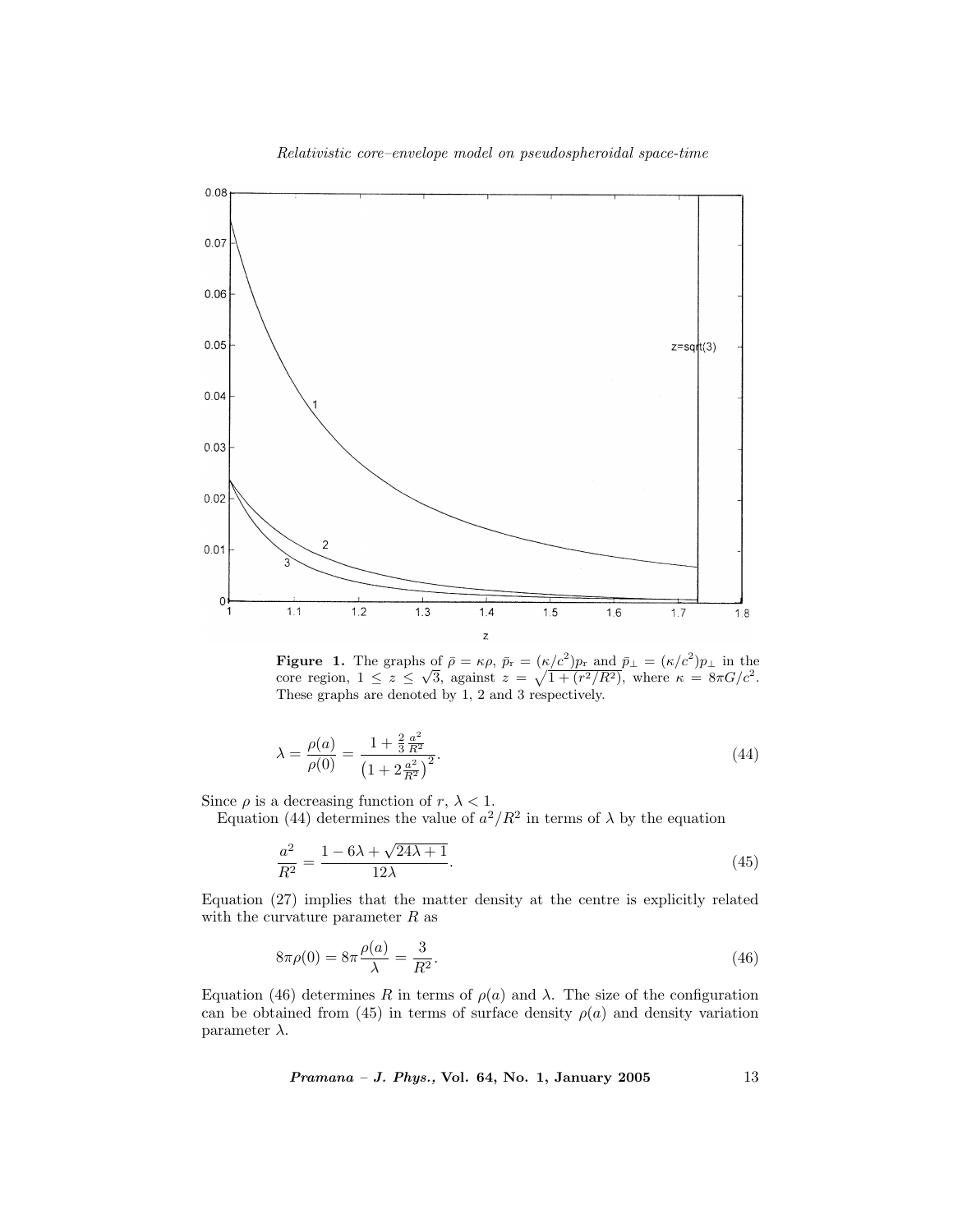Ramesh Tikekar and V O Thomas



**Figure 2.** The graphs of  $(1/c^2)(dp_r/d\rho)$ ,  $(1/c^2)(dp_\perp/d\rho)$ , and  $\kappa(\rho - (1/c^2))$  $p_r - (2/c^2)p_{\perp}$ ) in the core region,  $1 \le z \le \sqrt{3}$ , against  $z = \sqrt{1 + (r^2/R^2)}$ , where  $\kappa = 8\pi G/c^2$ . These graphs are denoted by 1, 2 and 3 respectively.

We choose  $\lambda = 0.05$  and  $\rho(a) = 2 \times 10^{14}$  g cm<sup>-3</sup>. Equation (46) then implies that  $R = 6.347$  km,  $a/R = 1.907$  and  $a = 12.107$  km. The core boundary is determined using  $b = \sqrt{2}R$ . It follows that  $b = 8.82$  km. The matter density at the core boundary  $\rho(b) = 3.75 \times 10^{14}$  g cm<sup>-3</sup>. The constants A, B, C and D appearing in the metrics and that follow from  $(39)$ ,  $(40)$ ,  $(41)$  and  $(42)$  have values

$$
A = 0.501
$$
,  $B = -0.184$ ,  $C = -0.00936$ ,  $D = 0.462$ .

In figure 1, we have graphically shown the variation of  $\bar{\rho} = \kappa \rho, \bar{p}_r = (\kappa/c^2)p_r$ and  $\bar{p}_{\perp} = (\kappa/c^2)p_{\perp}$  in the core region against  $z = \sqrt{1 + (r^2/R^2)}$  and in figure 2, we have shown the variations of  $(1/c^2)(dp_r/d\rho)$ ,  $(1/c^2)(dp_\perp/d\rho)$  and  $\kappa \left( \rho - (1/c^2)p_{\rm r} - (2/c^2)p_{\perp} \right)$  against  $z = \sqrt{1 + (r^2/R^2)}$ , where  $\kappa = 8\pi G/c^2$ .

This analysis indicates the physical viability of the specific model of this class. Accordingly, it is suggestive that this class is rich enough to describe physically plausible core–envelope models with the following salient features:

(i) The core region contains a distribution of anisotropic fluid and is surrounded by an envelope of perfect fluid at rest.